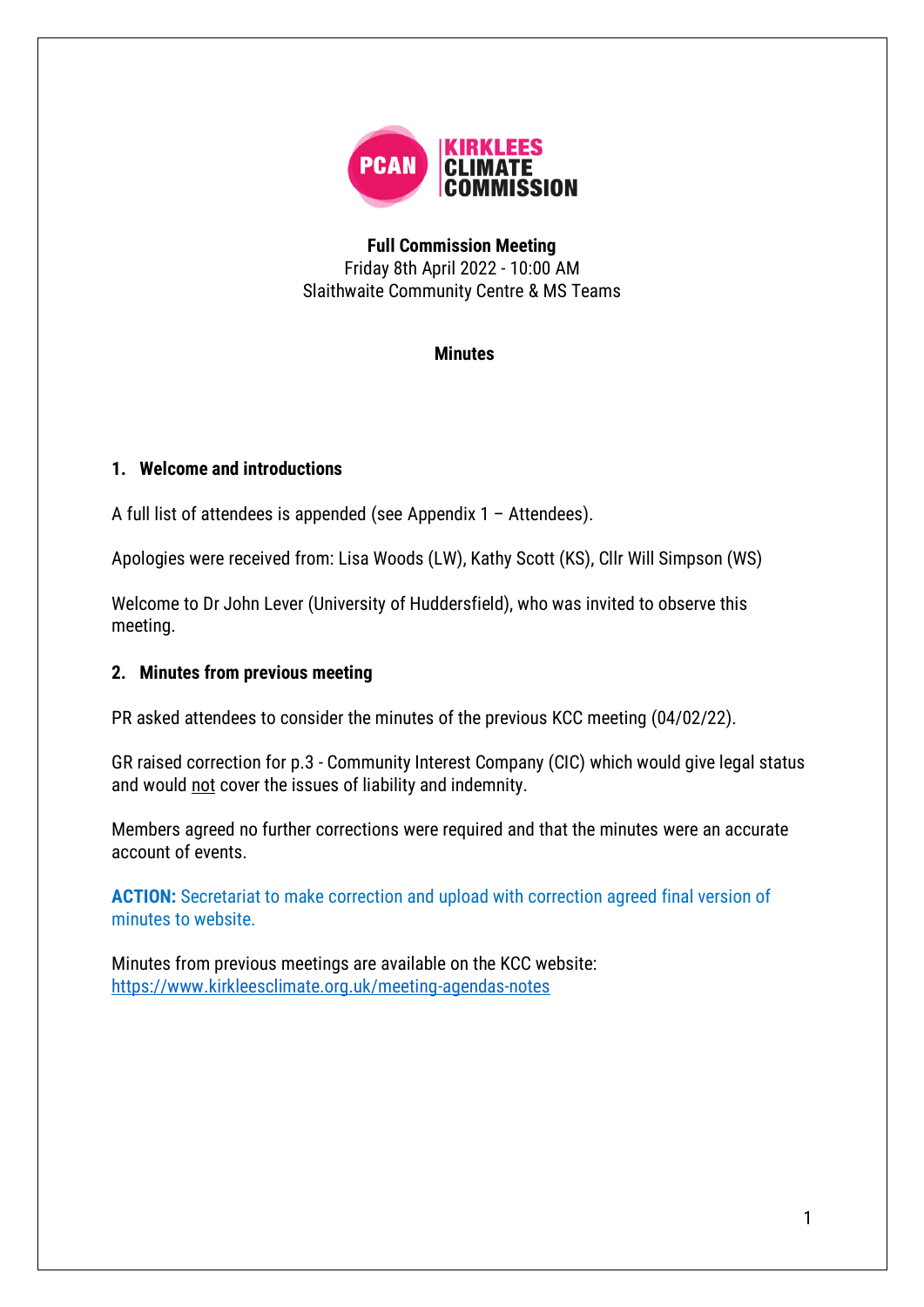## **3. Sub-group updates**

PR invited each of the sub-groups to provide an update to the wider Commission on recent activities.

#### a. Movement & Transport

Professor John Allport (JA) led the update.

Key points:

- Dr Alexandros Nikitas is a new member of the group. He is the Founding Director of the Future Mobility Lab, a new sustainable transport and smart mobility research initiative.
- Dr Alexandros Nikitas is currently working as a PhD candidate in Sustainable and Shared Transport in partnership with Kirklees Council. JA highlighted that this gives a close tie in with the Council, University and hopefully now KCC.
- No further updates regarding the A629 Halifax Road consultation paper.
- PR noted that the Secretariat has provided a provisional list of sub-group co-optees from relevant services across Kirklees Council.
- PR referred to the new publication from the IPCC (Climate Change 2022: Mitigation of [Climate Change\)](https://www.ipcc.ch/report/ar6/wg3/) and recommended that Commissioners read the Summary for Policymakers.

**ACTION:** Secretariat to send sub-group chairs details of the relevant Council Officers that have been suggested as co-optees.

**ACTION:** Secretariat to include link to IPCC report in the minutes and circulate the link to Commission members.

#### b. Buildings & Homes

Chris Herring (CH) led the update.

- The group currently has 9 members and work is ongoing to develop sub-group membership to include developers and interested parties.
- The group have identified four key areas of focus:
	- 1) Development of a readiness report the preparation for this is likely to begin in the Autumn.
	- 2) Development of a best practice template a draft has been completed and this will be discussed further at the next sub-group meeting.
	- 3) Hold an event(s) for building developers to raise awareness and share information on energy efficiency and eco-builds – a programme of development is underway to run a short four-hour online event in approximately mid-June. The aim will be to look at new build residential first. The next event following this will be residential retrofit. These events can also be used to share good practice and challenges faced by organisations.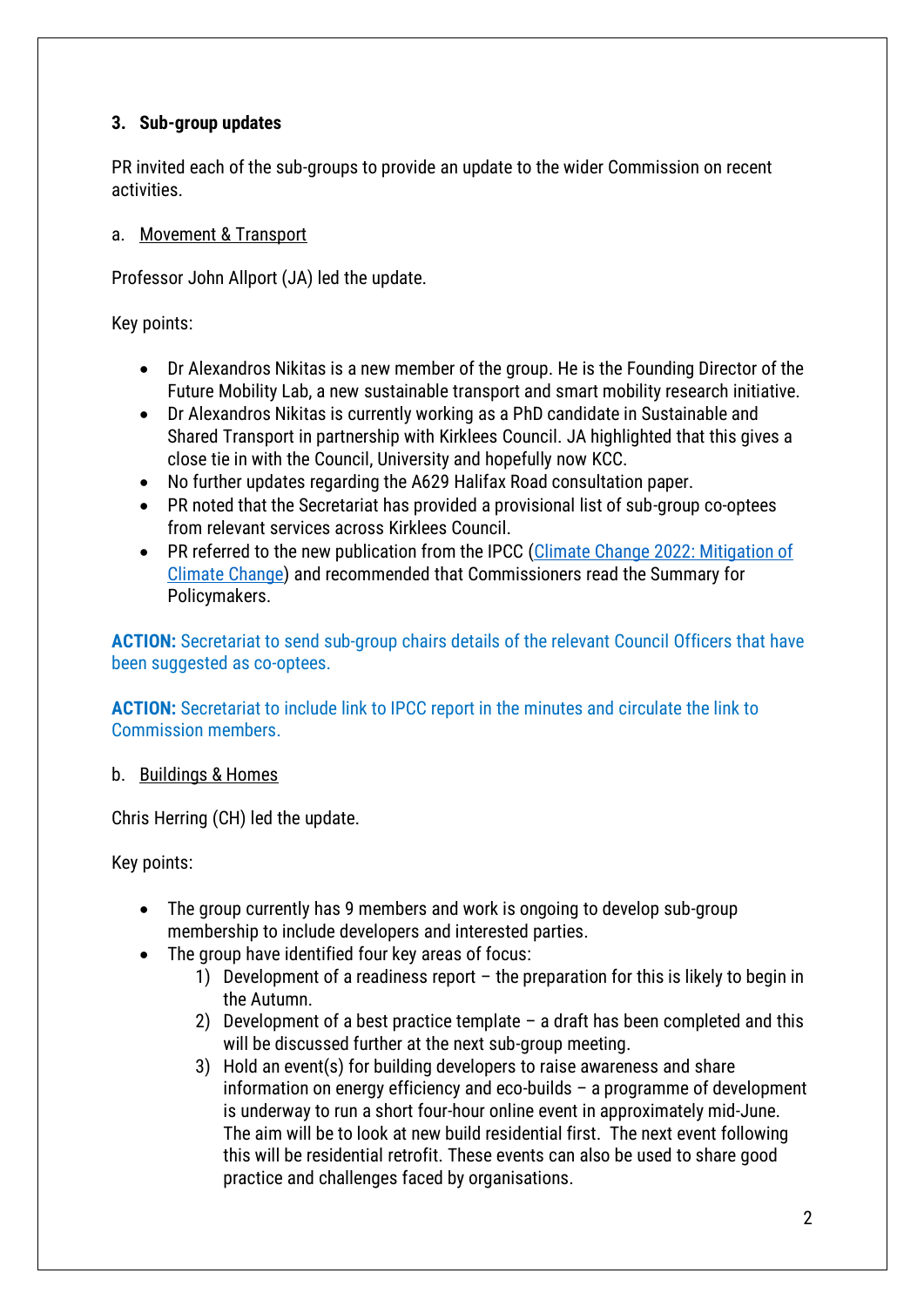- 4) Skills development the group are working alongside Commissioner Daniel Bedford from Kirklees college and Professor Adrian Pitts.
- Daniel Bedford (DB) provided an update on skills development regarding electric vehicle charging installations, air source heat pump facilities, and working on the external wall rendering training facilities. This also links in with the university for higher level skills.
- A brief has been produced for prospective members which contains the aims and objectives, and this will be circulated after this meeting.
- Packages of funding were discussed by CH, PR and Abdul Ravat (AR). It was highlighted that the West Yorkshire Combined Authority (WYCA) has recently made some investments as part of the devolved agenda around retrofitting homes in Bradford and other places. This would be a good opportunity to work jointly with them in terms of accessing funding for the Kirklees area.
- Tom Taylor (TT) referred to a piece of on-going work around voluntary and community sector economic and investment strategy, in partnership with Kirklees Council. This has identified the number of community buildings that are serving disadvantaged communities particularly. Linking in with the buildings sub-group regarding this would be useful in looking at opportunities for training people and developing programmes to support these community buildings in reducing their energy demand.

## **ACTION:** CH to circulate the brief for prospective members to the wider Commission.

#### **4. Business & Economic Activity**

Bill Macbeth (BM) provided an update.

- Sustainable Huddersfield Green Skills Webinar
	- $\circ$  Webinar is taking place on the 21<sup>st</sup> April with invitations being sent on the 8<sup>th</sup> April, sent by Barry Sheerman MP's office.
	- o The workshop will consist of speakers from Higher Education, Further Education and Vocational Education, and some key sector and emerging sector views.
	- $\circ$  Brendan Bilton is going to talk about new skills, new jobs in the hydrogen electric vehicle sector.
	- $\circ$  BM and JA are also speaking at this event.
- Apprenticeships
	- o Working on getting all apprenticeship programme to introduce and deliver a module on sustainability, in every occupation. We have the northern training providers network (based in Brighouse) - Alex Miles is going to talk about how we might pilot that nationally.
	- o University of Coventry are offering a new apprenticeship (Level 7) Sustainable Business Specialist Integrated Apprenticeship (MSc). This is for people already employed at a senior level as sustainability specialists. Coventry University have stated that if BM get a cohort of 20 people together this can then be delivered locally and held at the Textile Centre of Excellence (change to spelling)
	- $\circ$  BM will be meeting Monday 11<sup>th</sup> April with the University of Coventry to discuss this further. This would then provide a group of networked champions within companies who are going through the same programme.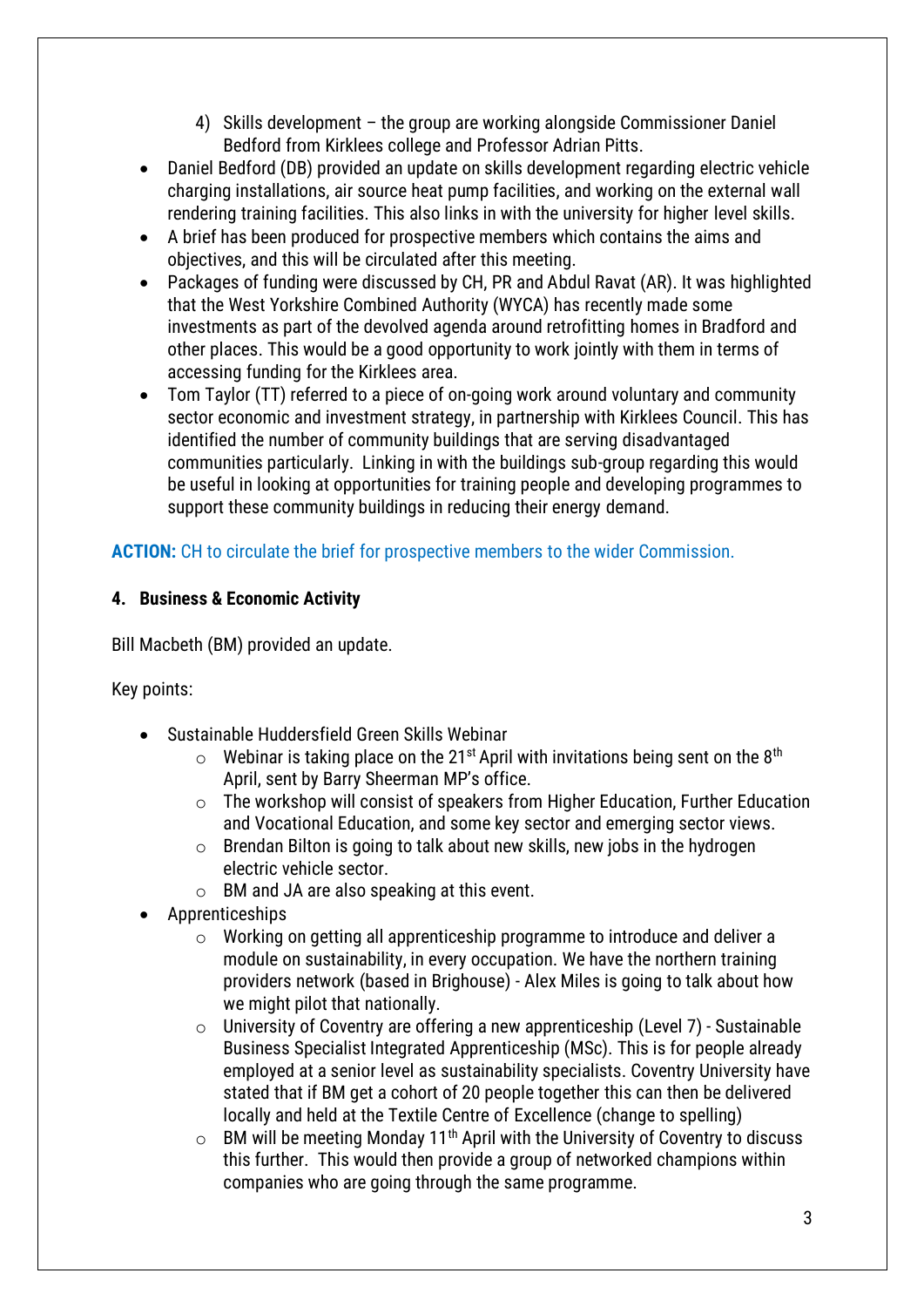- Connect Skills
	- o There is a new programme called Connect skills for skills that no one is currently delivering.
	- $\circ$  If we can collect evidence of a programme of employer demand for a programme that we compile, put together and deliver we can get it funded.
	- $\circ$  There is a big gap in the market and a need for shorter introductory programs covering the basics of climate change and how to get started with implementing sustainability
	- $\circ$  Need for short, targeted programs for business professionals thought is that we can put one together and drive it through both through
	- $\circ$  Following webinar, hope to have a group of interested parties and we can put together a framework for the programme, run it past the KCC and look for funding to pilot it.
- Discussions have been ongoing around re-establishing the Kirklees Enterprise Foundation as the Green and Digital Enterprise Foundation. The application for funding by the Community Renewal Fund was not successful. BM is still in talks with Kirklees Council about how to do something locally.
- An option for funding this could be via the shared prosperity fund.
- Visits to Leeds and Huddersfield Universities looking at the latest developments for business on Industry 4.0, working alongside WYCA.

## **ACTION:** BM to send link for Green Skills webinar on 21st April.

#### Secretariat also added event to KCC website:

<https://www.kirkleesclimate.org.uk/event/sustainable-huddersfield-green-skills-webinar>

#### c. Nature & the Countryside

Tony Newham (TN) and Karen Hill (KH) led the update.

- Looking at how to support rural organisations to create and adopt their own climate action plans.
- The sub-group have been in discussions about sustainability offset options:
	- o Sub-group had guest speaker Adrian Barraclough (Strategic Consultant, [Palladium\)](https://thepalladiumgroup.com/), who gave a presentation about the work he is involved in. Adrian is involved in another project called [Revere.](https://revere.eco/)
	- o Revere is delivered through a partnership between Palladium and [National Parks](https://www.nationalparks.uk/) [UK.](https://www.nationalparks.uk/)
	- o One of Revere's projects is to restore blanket bogs around the UK and some of this is within the Kirklees area.
	- $\circ$  Restoring blanket bogs is proven to be more effective than planting trees.
	- $\circ$  Revere is a commercial scheme the sub-group is positive about the options this scheme offers to UK business to pay to offset their carbon emissions.
	- $\circ$  Developers must ensure when putting forward schemes for planning that they include an action plan as to how they are going to offset the biodiversity impact that their scheme will have on the environment. Alternatively, developers can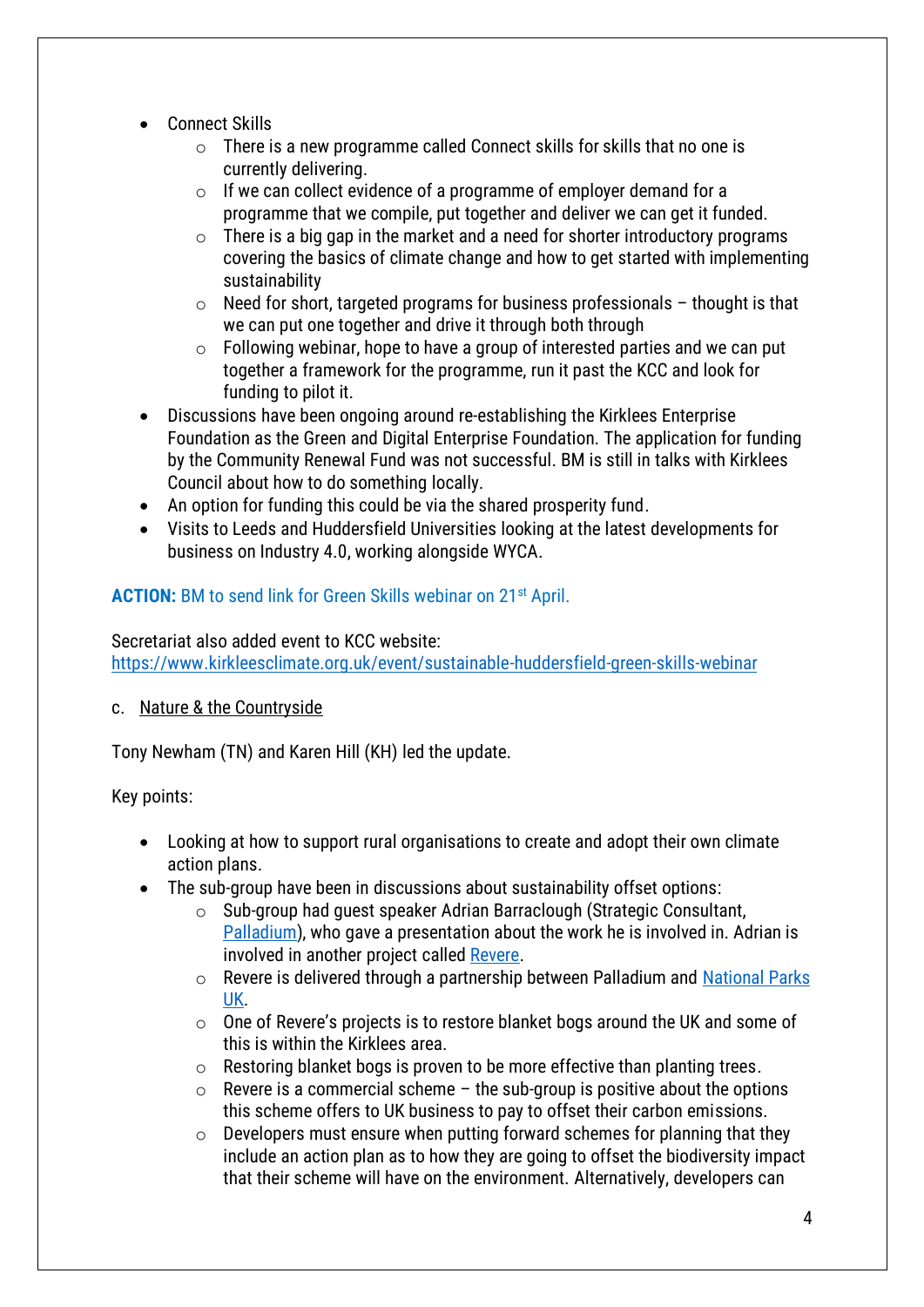offer to pay the Council to offset the biodiversity impact that their scheme would have.

- o TN suggested that the KCC ask Kirklees Council that the funds they receive for biodiversity offsetting is expended on a scheme such as this blanket bog scheme in Kirklees.
- o Kirklees in trying to drive forward a net-zero plan, and this is a quick win and as such would have more control over it.
- o Whilst it is evident that Revere has a commercial interest here, there are commercial schemes which could speed up and enhance the carbon offset that is needed.
- Adrian Barraclough is going to become a member of the sub-group.
- Networking with local community groups and putting together a support package as to how businesses can adopt a zero-carbon action plan. We will be meeting with the Business & Economic activity group to assist with this.

Further discussion points:

- KA highlighted issues around ensuring that carbon reduction is still the primary focus, with offsetting being the last resort for reaching net zero. Consideration must be given to the commercial interests in all types of offsetting. The main beneficiary needs to be the environment and that it does not distract from the key goal of reducing carbon and protecting nature.
- KH stated that at present, there is not yet sufficient technology to reach net-zero and as such need to do some carbon sequestration alongside this. KH highlighted that there are Councils across the country that have policies on biodiversity offsetting.
- PR stated that the scheme, and similar schemes should be explored further. Whilst KCC will always encourage the avoidance of environmental damage which causes climate change, in those instances where this is not currently technologically possible, then offsetting would be acceptable as a short term measure.
- GR stated that things have moved on hugely with offsetting. It is now about economic and social value as well as what is environmentally right to do, which is something to be mindful of.

## **ACTION**: KH to reach out to GR regarding a proposed sub-group member from Natural England.

#### d. Young People

Daniel Bedford (DB) led the update.

- Latest Youth Panel meeting took place on the 28<sup>th</sup> March via MS Teams between schools, Kirklees College, and the University.
- 3 schools attended, which is lower than the previous meeting sub-group are looking at alternatives for promoting the meetings, as well as developing a more formal structure.
- Kirklees Council organising a youth climate event for October 2022:
	- $\circ$  LW is also working on producing a video on KCC for the event.
	- o Kirklees College is also going to host the events at their sites in Huddersfield & Dewsbury.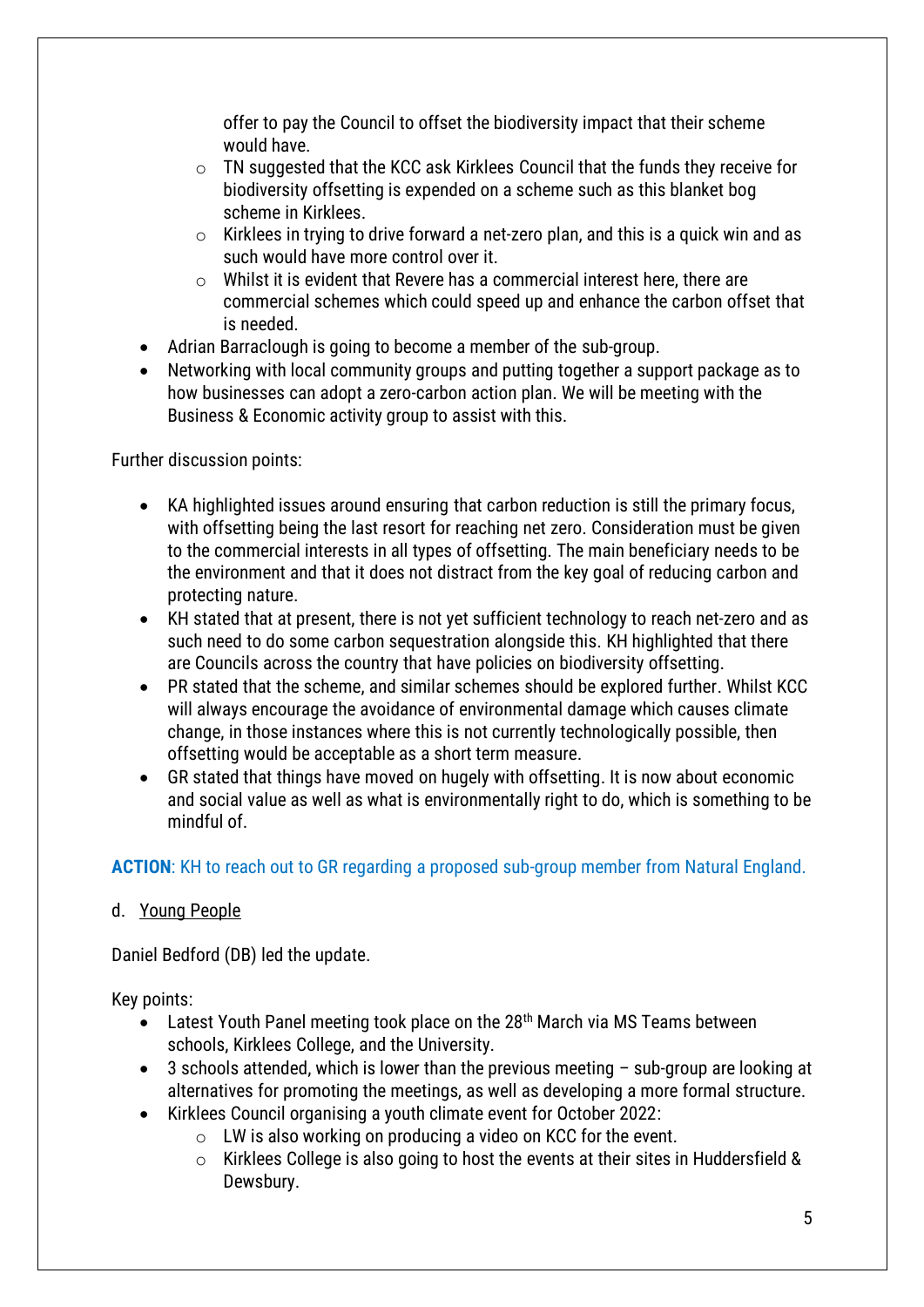- LW has been invited to Denby Dale Parish Council event in June to promote the Youth Panel to local schools.
- LW has been contacted by some schools to enquire about KCC's legal status.
- Kirklees College have planted 300 trees donated by Woodland Trust.

Further discussion:

- PR introduced Dr John Lever (JL) from the University of Huddersfield and highlighted that it would be good for JL to discuss his work with the Young People's sub-group.
- JL has been chairing a new food partnership for Kirklees Council. This is looking at developing new pilots in food growing and working with schools.
- JL mentioned a visit to a new fish farm in Huddersfield called Aquaponics.
- KS discussed the village green which is a community run greengrocers in Marsden and they are currently looking at how they can supply schools. Agrees to liaise with JL, who is also looking for representation from small businesses.
- JA stated the University, through engineering and applied sciences, are working with New College and Greenhead College on energy from waste. The University has is in the process of making an application for this for this year's Earth Shot prize.

#### e. Energy & Waste

Gideon Richards (GR) provided an update.

Key points:

- Previous meeting was cancelled on  $7<sup>th</sup>$  April due to illness, this will be rearranged in the next couple of weeks.
- 13 members at present, with representatives from both areas and from across the public, private & third sectors.

#### f. Community Engagement & Involvement

Tom Taylor (TT) led the update, with input from Kath Shackleton (KS) and Kiran Bali (KB).

- Workplan has been agreed the focus of this sub-group to shift to focus on community engagement.
- Group has co-opted Richard Byrne, who is from a small PR company focused on diversity and inclusion.
- TT highlighted the recent meeting for Kirklees Third Sector Leaders (24/3/22) had a climate change theme. TT gave a presentation on KCC.
- TT has circulated ['Net Zero Places'](https://www.ippr.org/research/publications/net-zero-places) document with members this document looks at the issue of climate change and the needs of communities together.
- TT highlighted issues with inequality in climate change.
- Group would like to work together on community engagement and involving the Youth Panel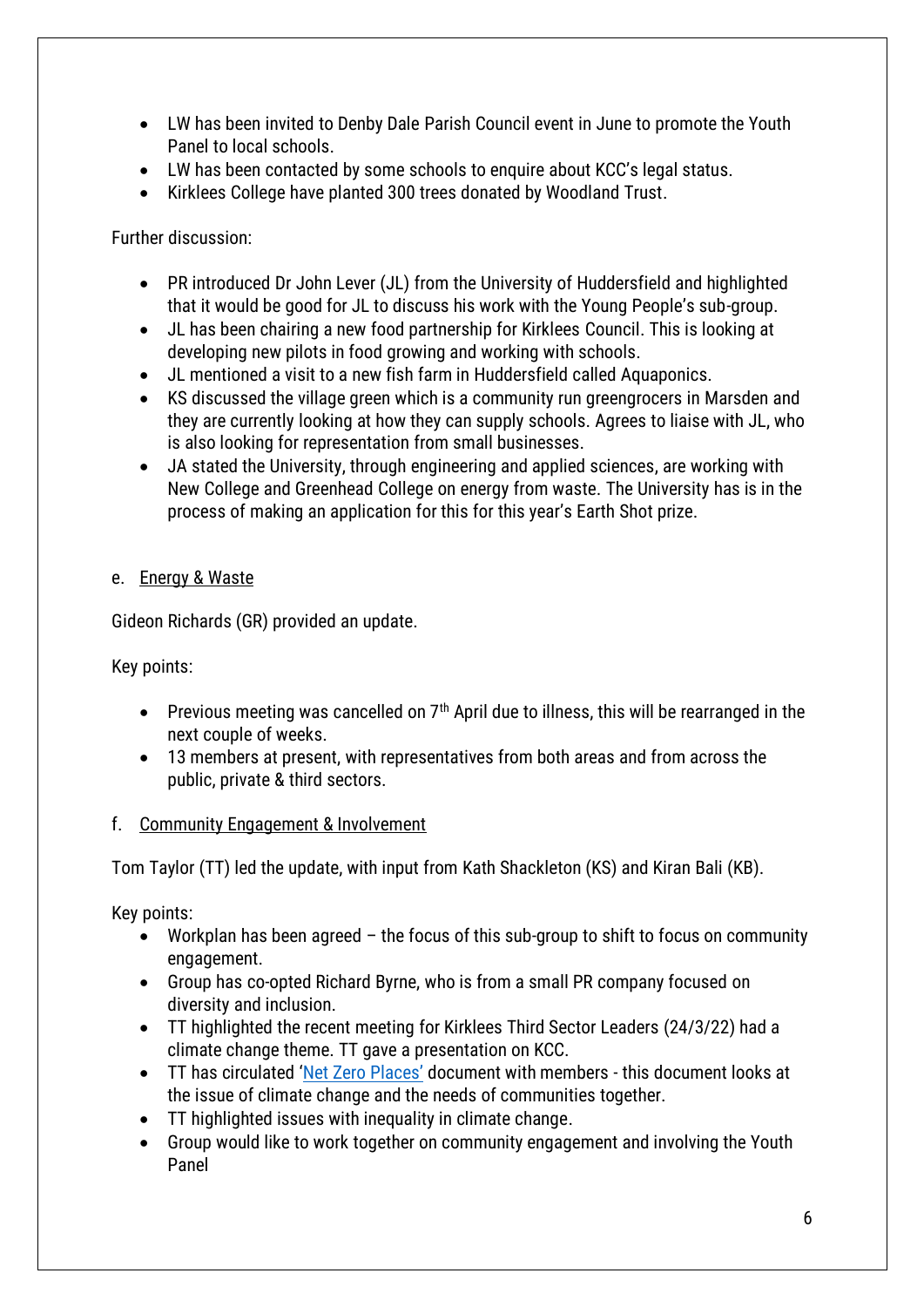- Group would like to consider what might Kirklees really look like if the community was involved in driving climate change action. There is a real need at local level for communities to get together and realised that by acting together, they can make changes.
- Need to improve communication between the 3<sup>rd</sup> sector and KCC.
- There is a community buildings network meeting on 19<sup>th</sup> May, looking at how to help community buildings reduce their energy use and take other climate actions.
- Businesses that deliver public sector contracts are required to demonstrate social value. One the ways they can do this is to engage with communities particularly on environmental projects. There is a piece of work looking at putting some structure around this at present.
- KS is part of the Kirklees cultural leaders' group, where sustainability is a key part of their agenda.
- CH went to see Proper Jobs Theatre who are looking at how to keep the building warm
- KS highlighted that there is quite a lot of simple work that could be done to show that lots of small actions can add up to larger scale change - is there a way that the KCC can collect people's pledges?
- KS mentioned the [Kirklees Year of Music](https://www.musicinkirklees.co.uk/) and the focus across the borough on musical activity and engagement through music. Climate is one of their key aims.
- They have proposed that everyone involved in this Year of Music puts sustainability at the centre of what they do and demonstrate how they are making these changes in their work.
- KS raised the idea of roadshows across a year within the community, where the KCC could be involved in a voluntary capacity to promote climate change action, this could include practical items on mending clothing or electrical items, or top tips for saving energy. KB supported this.
- KB highlighted that places of worship will benefit from the community buildings network.
- KB updated that she has just returned from a project with the UN Environment programme in Asia. This showed the challenges in other parts of the world that people are facing.

Discussion points:

- BM highlighted actions that will link the business and community group together, such as the stitching academy. This could give people the skills to repair or upcycle garments. KCC could look at finding funding and this could then possibly build into a community enterprise scheme. Companies would participate in under the banner of corporate social responsibility and work with the Community Group. This would need to be specific though as to what you require from the company.
- TT stated that there are lots of individual actions that are helpful, but KCC also needs to listen to communities about collective action.
- CH highlighted that this also came out of climate voices that a collective action is vital.
- TN referred to an example of a good community energy generation which is a hydroelectric scheme in Buttermere. It would be positive to have communities in Kirklees create schemes like this.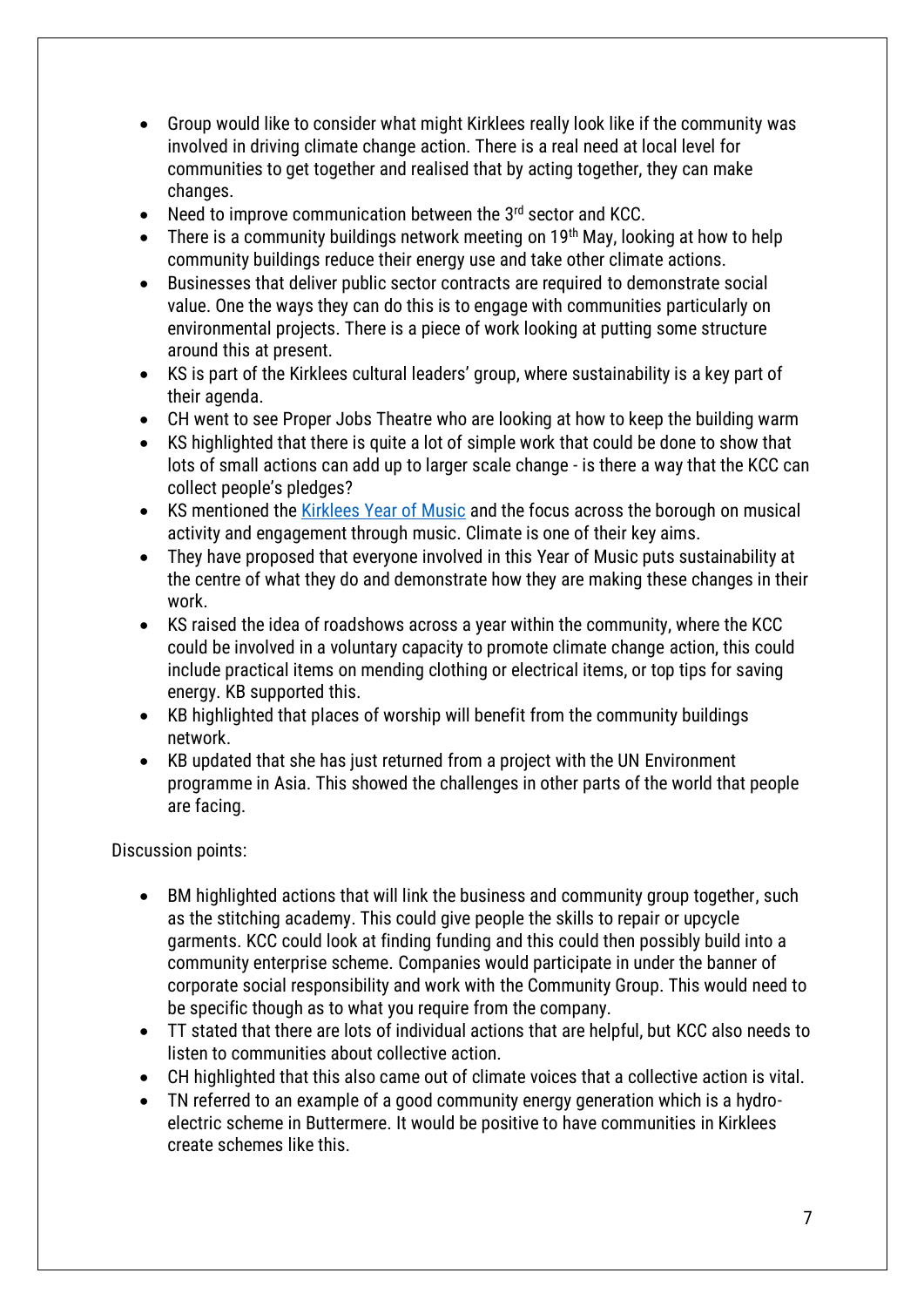- BM stated the importance of linking work between this group and the Business subgroup.
- KA highlighted the importance of applying behavioural science to community engagement.

#### **5. Draft Commission Work Programme & Matrix**

Professor Peter Roberts (PR) advised that this has now been updated but is to remain a live document. Commissioners who need to update the Work Programme can contact the Secretariat Team.

#### **6. Resources, Legal Status & Governance**

PR provided an update.

Key points:

- After a series of meetings with the University of Huddersfield, a small management group has been established to progress this work area.
- RD, TT, KH, CH, JL, GR have been involved in these meetings.
- The University of Huddersfield is offering a workspace for the KCC, with access to the library and other information facilities.
- KCC can also establish a university-based email address
- The University is keen to become involved in joint bidding arrangements for both research and learning projects.
- Another meeting is needed to organise the next steps in registering for legal status.
- TT emphasised the importance of KCC remaining seen as a separate entity from the University.

#### **7. Discussion on policy changes that are dissuading investment in renewable energy projects**

JA led this item, referencing an article on changes to licensing costs for hydropower schemes.

Article web link: [Community hydropower schemes face being shut down by new £13,000](https://headtopics.com/uk/community-hydropower-schemes-face-being-shut-down-by-new-13-000-licencing-costs-24722254)  [licensing costs | Environment Agency \(headtopics.com\)](https://headtopics.com/uk/community-hydropower-schemes-face-being-shut-down-by-new-13-000-licencing-costs-24722254)

- JA highlighted the issues concerning the new licensing costs for hydropower schemes.
- JA discussed the work they are doing at the University looking at the old mill dams that are currently in the river.
- Environment Agency (EA) wants to remove all of them to allow for fish passage.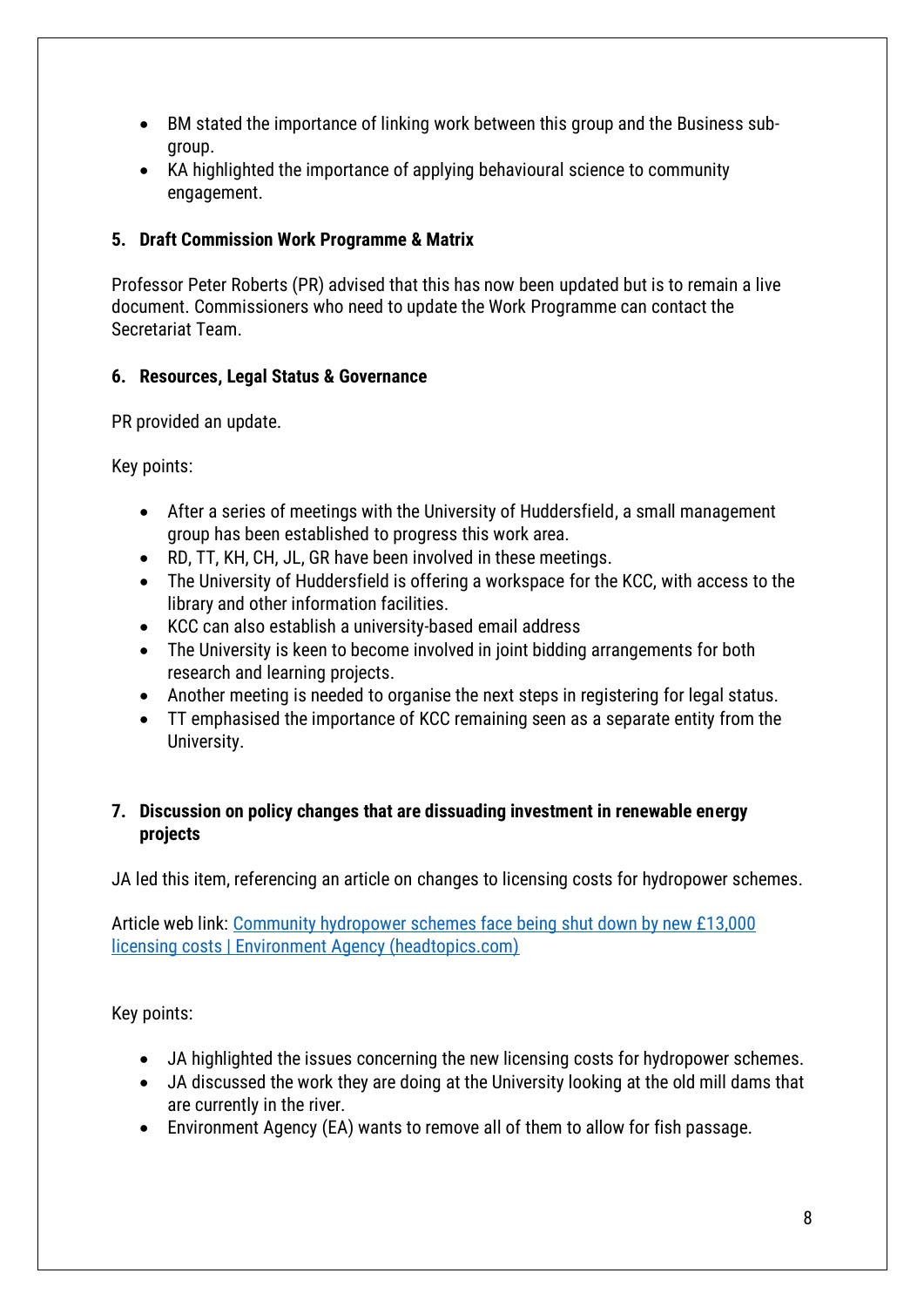- There are some of them that cannot be removed for example Snow Island Weir, as this tops up the Canal. Weirs such as this are prime sites for hydro-generation if there is a fish passage built into this.
- Part of this work is to look at developing a customisable application to bolt onto these weirs rather than huge civil engineering works, and something that doesn't affect local ecology.
- The EA licenses are essentially extraction licences that were targeted at farmers who remove large amounts of water for irrigation.
- Hydropower does not extract the water it simply utilises it and places it back a short distance downstream. Therefore, it could be argued that it should not come under this new law.
- The generator power required is anything between 5kW to 100kW, but this is all dependant on the weir. This is all very low cost.
- The University have agreed to buy the power form the project and the funding from this will go back into the Kirklees Linear parks that are being developed.
- PR highlighted that there should be a difference between community hydropower schemes and commercial schemes.
- PR will contact the local MPs on behalf of the commission and request that they ask a set of parliamentary questions requesting to have an exemption scheme for communitybased projects.
- TN stated that there are lots of dams and streams around Kirklees that can accommodate small hydropower generators.
- BM suggesting lobbying for exemptions or grants for people who wish to get involved in hydropower schemes.
- GR stated that the EA should make the licensing application a simpler process. Need to work more collaboratively between the industries that want to get involved in hydropower schemes and the communities.
- TT stated that perhaps one of the exceptions put to parliament could be if a significant proportion of the profit from selling this energy goes into community organisations that have a clear public benefit.

**ACTION:** PR to contact MPs to request parliamentary questions requesting an exemption scheme for community-based projects.

## **8. Launch of a Sustainability Strategy Programme**

BM delivered this item as an update on the programme's development.

Presentation information from this item is appended (see Appendix 2 – [Notes & Slides from](#page-11-0)  [Item 8\)](#page-11-0).

- Project to begin in May 2022, running to December 2022, working with companies to help them develop their own sustainability strategies.
- The 8-month programme will provide a series of monthly sessions.
- There will be 10 textile and fashion companies taking part.
- Sessions facilitated by Dr Mark Wade alongside learning content input from the IMD in Lusanne, Switzerland.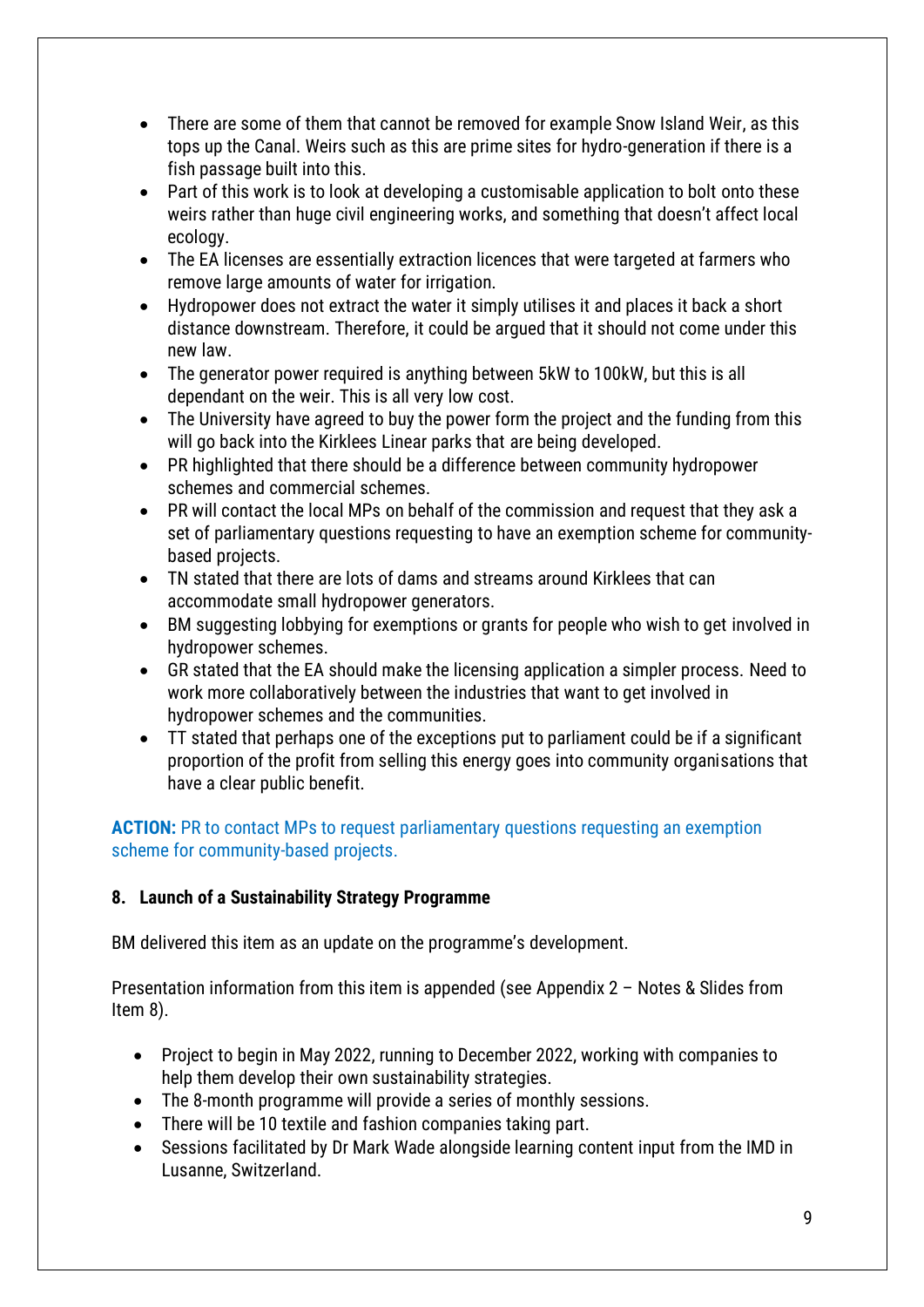- By the end of December this group of companies will have sustainability strategies that are going to have a massive impact on their companies
- BM has raised £100,000 from various organisations in the clothing industry to support the cost of 10 companies to participate in this programme.

#### **9. Kirklees Council - Environmental Sustainability Strategy & Ongoing Climate Work**

Katherine Armitage (KA) talked through slides on the early stages of the strategy.

Presentation slides from this item are appended (see Appendix 3 – Slides [from Item 9\)](#page-12-0).

Discussion Summary:

- Discussion between Council colleagues and KCC members on engagement and involvement with the environmental sustainability strategy and climate action plan development. KA highlighted that the team wants to engage with KCC, particularly around how they can support the implementation of actions.
- BM raised a query around changes to the procurement policy for the Council as part of this work. KA responded that the Council would have to consider the sustainability of the organisations that are used for purchasing goods.
- TT agreed that it is good to focus on wider environmental sustainability and that it should be done as quickly as possible. KA highlighted that regarding timescales for completion of the strategy, it is also vital to engage with a range of stakeholder, which will take time.
- KH asked if the Council is still a Fairtrade Council to update for next meeting.

## **ACTION:** KA to report back on the status of the Council in regard to Fairtrade status.

#### **10. Any Other Business**

PR highlighted the importance of the upcoming local elections and that the Commission should remain independent and objective.

Meeting date forward plan:

- Friday  $10^{th}$  June 2022, 11:00 13:30 University of Huddersfield
- Friday  $2^{nd}$  September 2022, 10:00 12:30
- Friday  $4^{th}$  November 2022, 10:00 12:30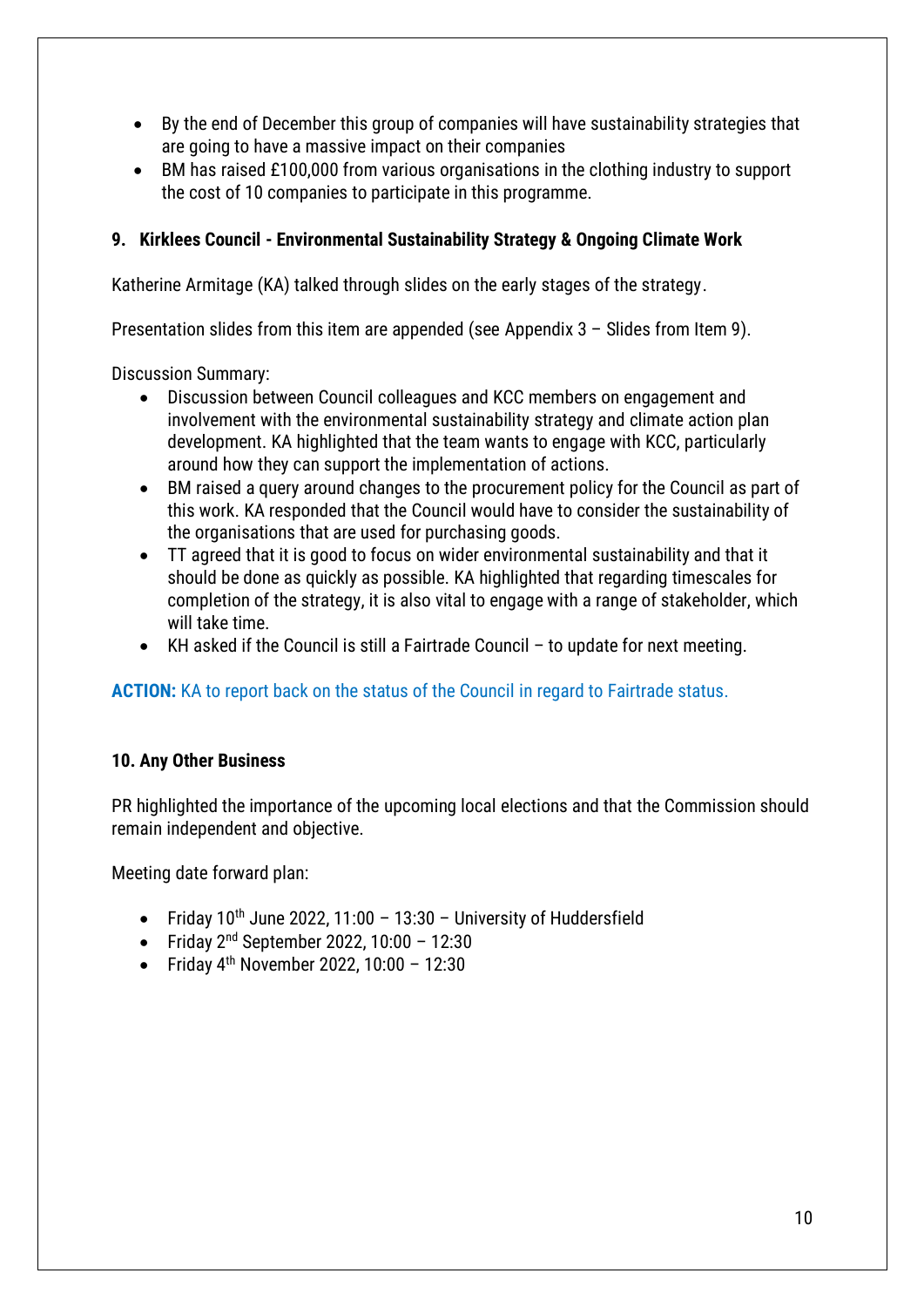# <span id="page-10-0"></span>**Appendix 1 – Attendees**

| <b>Name</b>                    | <b>Initials</b> | <b>Role</b>                                      |
|--------------------------------|-----------------|--------------------------------------------------|
| <b>Professor Peter Roberts</b> | <b>PR</b>       | <b>Chair of the Commission</b>                   |
| <b>Abdul Ravat</b>             | AR              | Commissioner                                     |
| Alistair Branch                | AB              | Commissioner                                     |
| <b>Bill Macbeth</b>            | <b>BM</b>       | Commissioner                                     |
| <b>Chris Herring</b>           | <b>CH</b>       | Commissioner                                     |
| <b>Daniel Bedford</b>          | DB              | Commissioner                                     |
| <b>Gideon Richards</b>         | GR              | Commissioner                                     |
| <b>Karen Hill</b>              | KH              | Commissioner                                     |
| Kath Shackleton                | KS              | Commissioner                                     |
| <b>Kiran Bali</b>              | KB              | Commissioner                                     |
| Professor John Allport         | JA              | Commissioner                                     |
| <b>Stephen Moore</b>           | <b>SM</b>       | Commissioner                                     |
| <b>Stuart Sugarman</b>         | SS              | Commissioner                                     |
| <b>Tom Taylor</b>              | TT              | Commissioner                                     |
| <b>Tony Newham</b>             | ΤN              | Commissioner                                     |
| Katherine Armitage             | KA              | Kirklees Council - Senior Officer Representative |
| Karen Rispin                   | <b>KR</b>       | Secretariat                                      |
| Rioghnach Dewhirst             | <b>RD</b>       | Secretariat                                      |
| John Atkinson                  | <b>JAtk</b>     | Secretariat                                      |
| <b>Shaun Berry</b>             | <b>SB</b>       | Secretariat                                      |
| Dr John Lever                  | JL              | Observer                                         |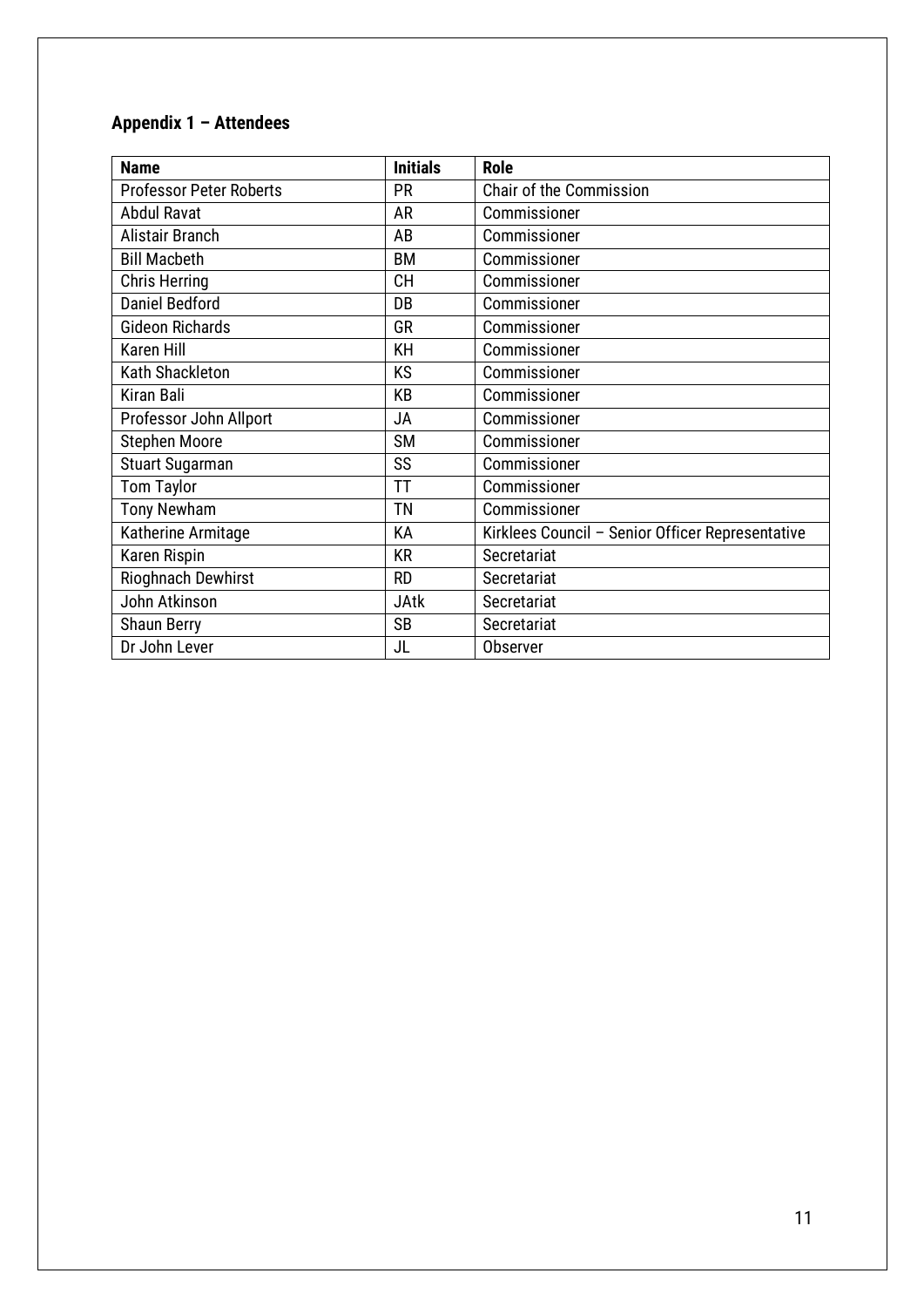#### <span id="page-11-0"></span>**Appendix 2 – Notes & Slides from Item 8**

# Sustainability Strategy Programme Pilot:

8 month programme of Education, Skills development and practical support for companies to develop their Sustainability Strateav

- . Led by Dr. Mark Wade, Founder Member of Shell Sustainable Development Group.
- . Practical and knowledge training from the International Institute of Management
- Development, Lusanne.
- . 20 delegates from 10 companies, starting May 2022. Recruiting now.
- 5 Phases
	- Induction
	- Initial Assessment
	- Learning & Benchmarking
	- Planning & Doing
	- Review & Evaluation

. Programme will incorporate support from WYCA & other agencies.







#### Sustainability Strategy Programme Pilot

- In business, large companies are increasingly requiring compliance from their supply chains and some investors are seeking 'climate related financial disclosures'. For companies, cost and risk concerns can be outweighed where manufacturers can identify new opportunities arising from the circular economy and lever value from sustainability, moving beyond compliance to generate competitive advantage.
- The Centre has recognised a need for a practical programme to provide manufacturers with the analytical tools to identify where to start to identify and prioritise risks and opportunities, providing support to plan, implement change and develop a company strategy involving all employees, recognising the 'corporate capacity' of SMEs.
- Pilot programme developed and tested at series of workshops.
- Capacity to deliver two pilot programmes.
- Financial support sought from Fashion & Textile organisations to fund pilot of 20 delegates from 10 sector companies – secured.
- Financial support sought from Kirklees Council/WYCA to fund pilot of 20 delegates from 10 other organisations - awaited.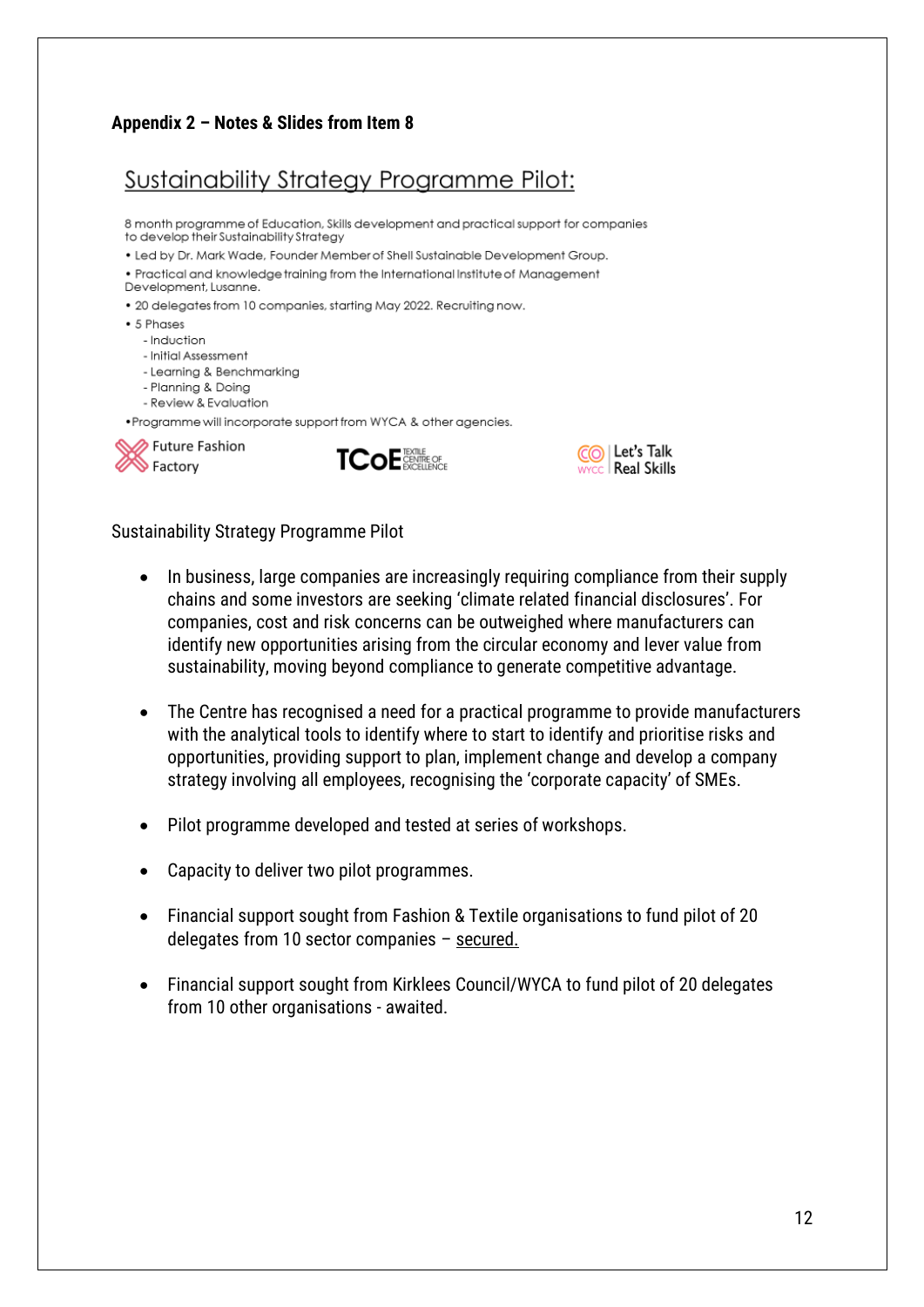#### <span id="page-12-0"></span>**Appendix 3 – Slides from Item 9**



#### **Background - Kirklees Climate Emergency**

- **Climate Emergency declared 2019.**
- **Net zero target for the district by 2038.**
- **Phase 1: baseline, governance and some key actions:**
	- Science based target (Tyndall).
	- Environmental Audit (2019) by Climate Emergency Working Party.
	- Environmental impact considered in decisions (IAA).
	- Climate Commission.
	- Historic work 53.5% reduction (40% target).
	- Heat network development.
	- Electric vehicles, charge points, low emission parking, fleet.
	- White Rose Forest and tree planting.
	- Target to increase recycling to 55% by 2025.
	- Youth Summit, delivery School Waste Service.
	- Net Zero Assessment.
	- Commitment to Phase 2 detailed climate plan and work programme.

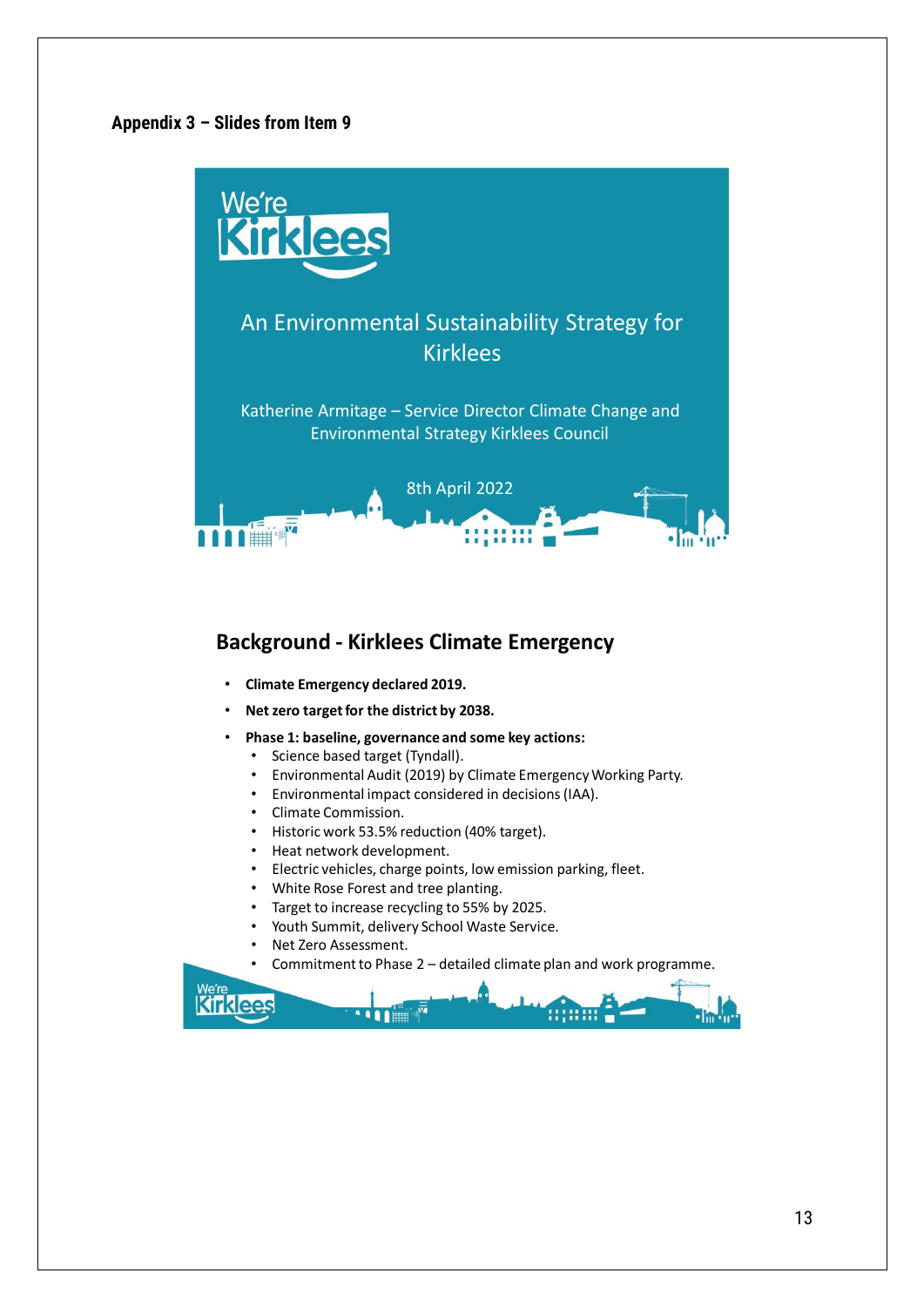## **Net-Zero Assessment**



## **Where the Assessment sits in our Climate work**

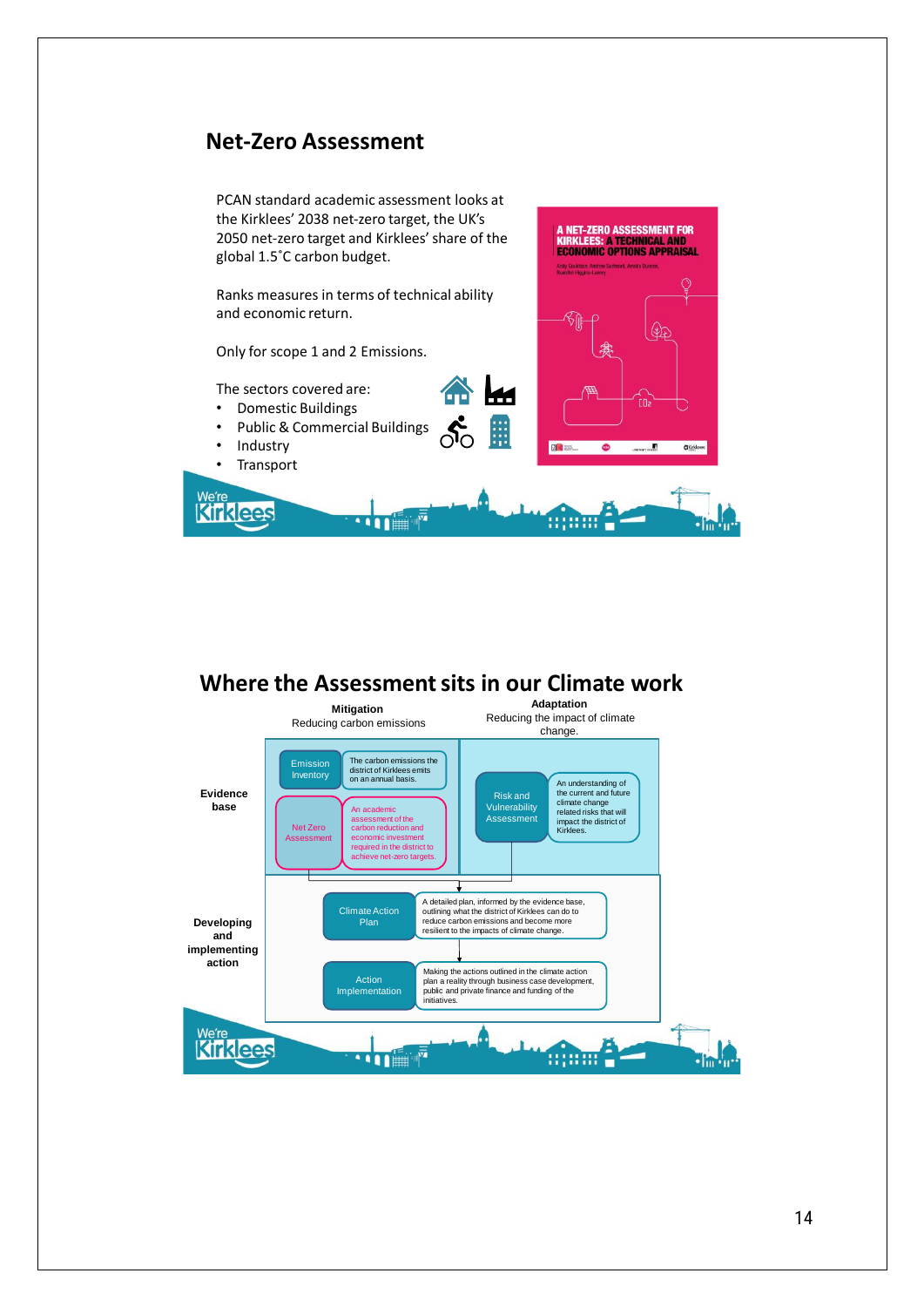

**Bigger Picture - Positioning Climate Emergency**

# **Bigger Picture – Positioning Climate Emergency**



In the SDGs Climate is one of 17 it sits within sustainability not above it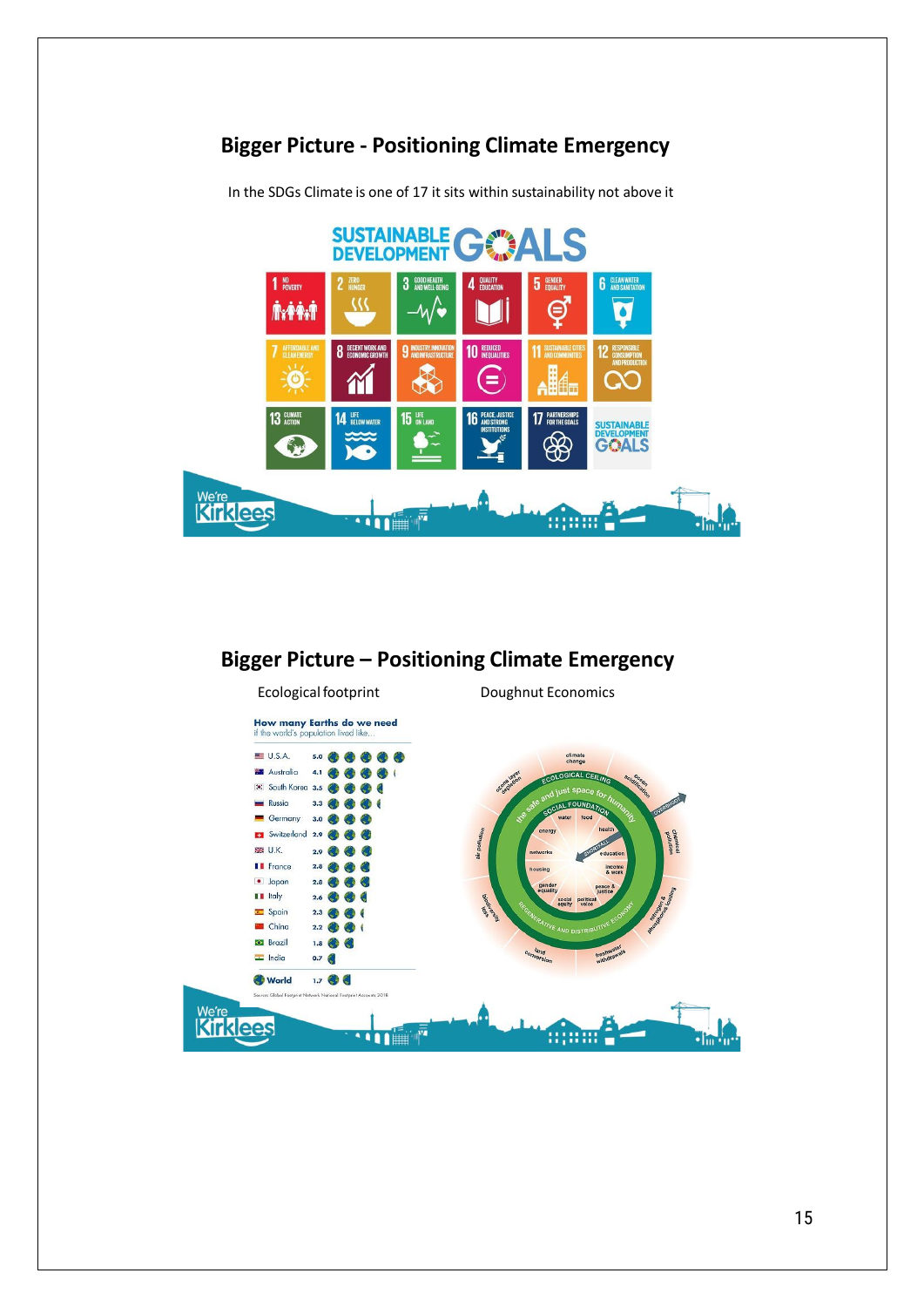# **Expanding on Net Zero**



## **A Sustainable Kirklees – Top Tier Strategies**